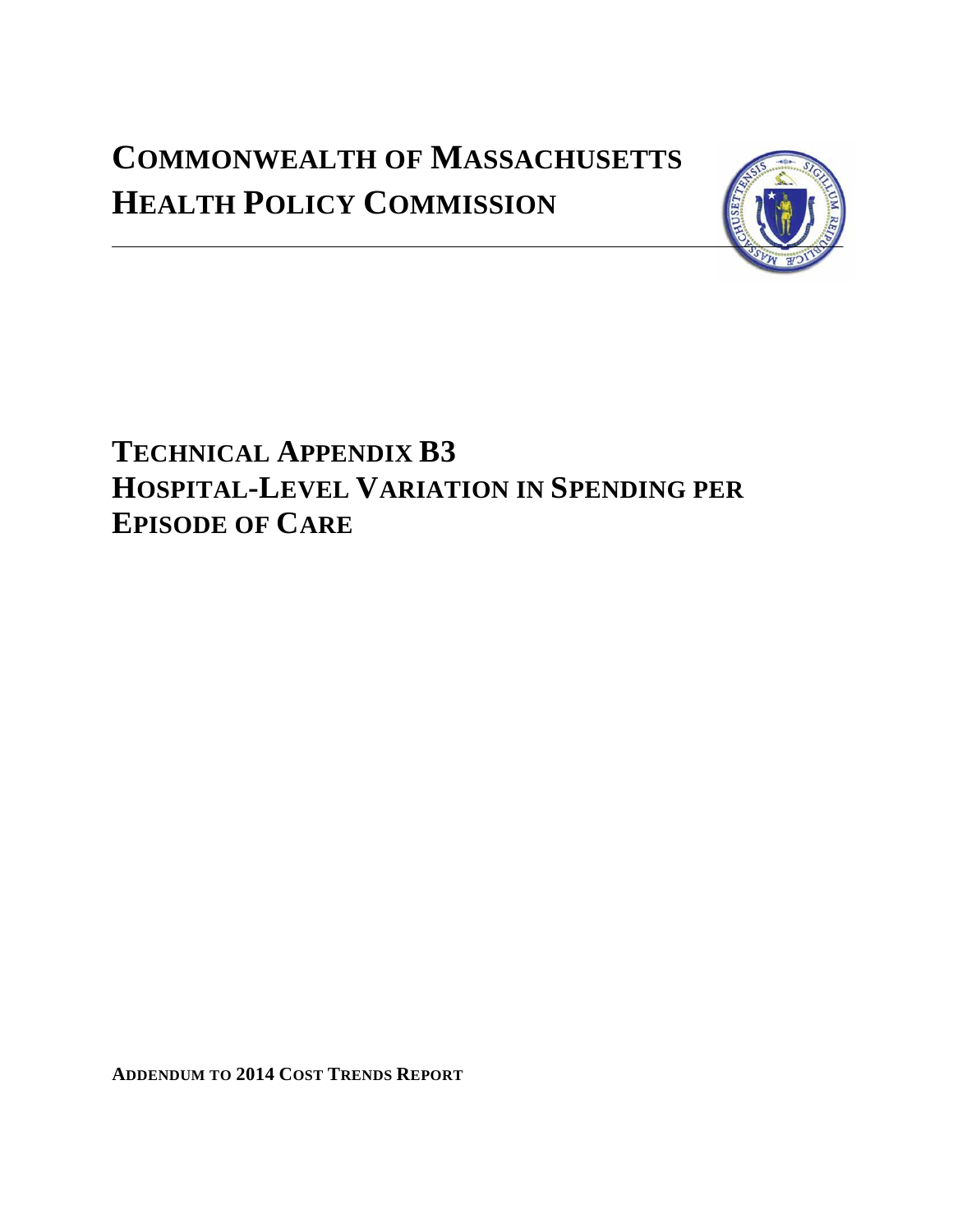# **Table of Contents**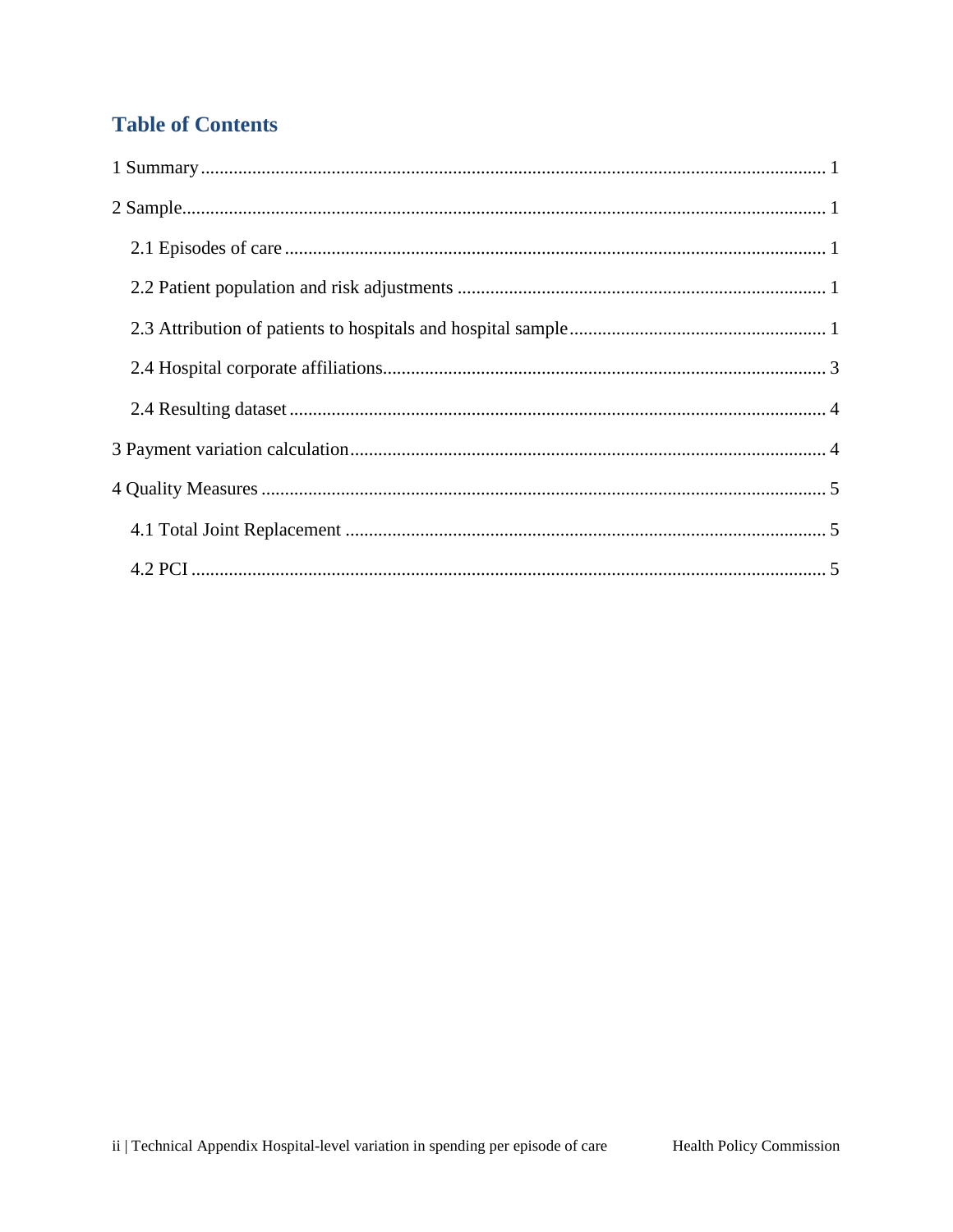### <span id="page-2-0"></span>**1 Summary**

This technical appendix lays out the Health Policy Commission's (HPC) approach for examining hospital level variation using three types of episodes, knee replacement, hip replacement, and percutaneous coronary intervention (PCI).

## <span id="page-2-1"></span>**2 Sample**

We used Massachusetts' All Payer Claims Database for the calendar year 2012 for our analysis. For a description of the HPC's APCD analytic file and methods, please see: <http://www.mass.gov/anf/docs/hpc/apcd-almanac-technical-notes.pdf>

#### <span id="page-2-2"></span>**2.1 Episodes of care**

We used the Optum Symmetry Episode Treatment Grouper to group claims into unique episodes of care. Episode Treatment Groups (ETGs) are medically meaningful statistical units representing complete episodes of care. These episodes describe a recipient's observed mix of diseases and conditions, and any underlying co-morbidities and complications.

#### The following ETGs were used in our study:

List of ETGs used in Section 3.A

Percentage of total plans by network breadth, 2012

| Episode                                   | ETG.   | Description                                         |
|-------------------------------------------|--------|-----------------------------------------------------|
| Knee Replacements                         | 712202 | Joint degeneration, localized - knee & lower leg    |
| Hip Replacements                          | 712203 | Joint degeneration, localized - thigh, hip & pelvis |
| Percutaneous Coronary Intervention 386500 |        | Ischemic heart disease                              |

Source: Optum, 2014

#### <span id="page-2-3"></span>**2.2 Patient population and risk adjustments**

The study sample was defined according to the following criteria:

- Only inpatient stays at acute care facilities
- Only patients with a commercial payer
- Only complete episodes
- Only patients who are 18 and over
- Only patients who are classified as low severity (level 1 or 2) by the Optum ETG grouper
- Excludes outliers (all episodes in the top and bottom 5% of payments were cut out of the sample)

#### <span id="page-2-4"></span>**2.3 Attribution of patients to hospitals and hospital sample**

To attribute an acute hospital to each episode, we created an anchor claim within an episode, which assigned all associated related claims to a certain facility.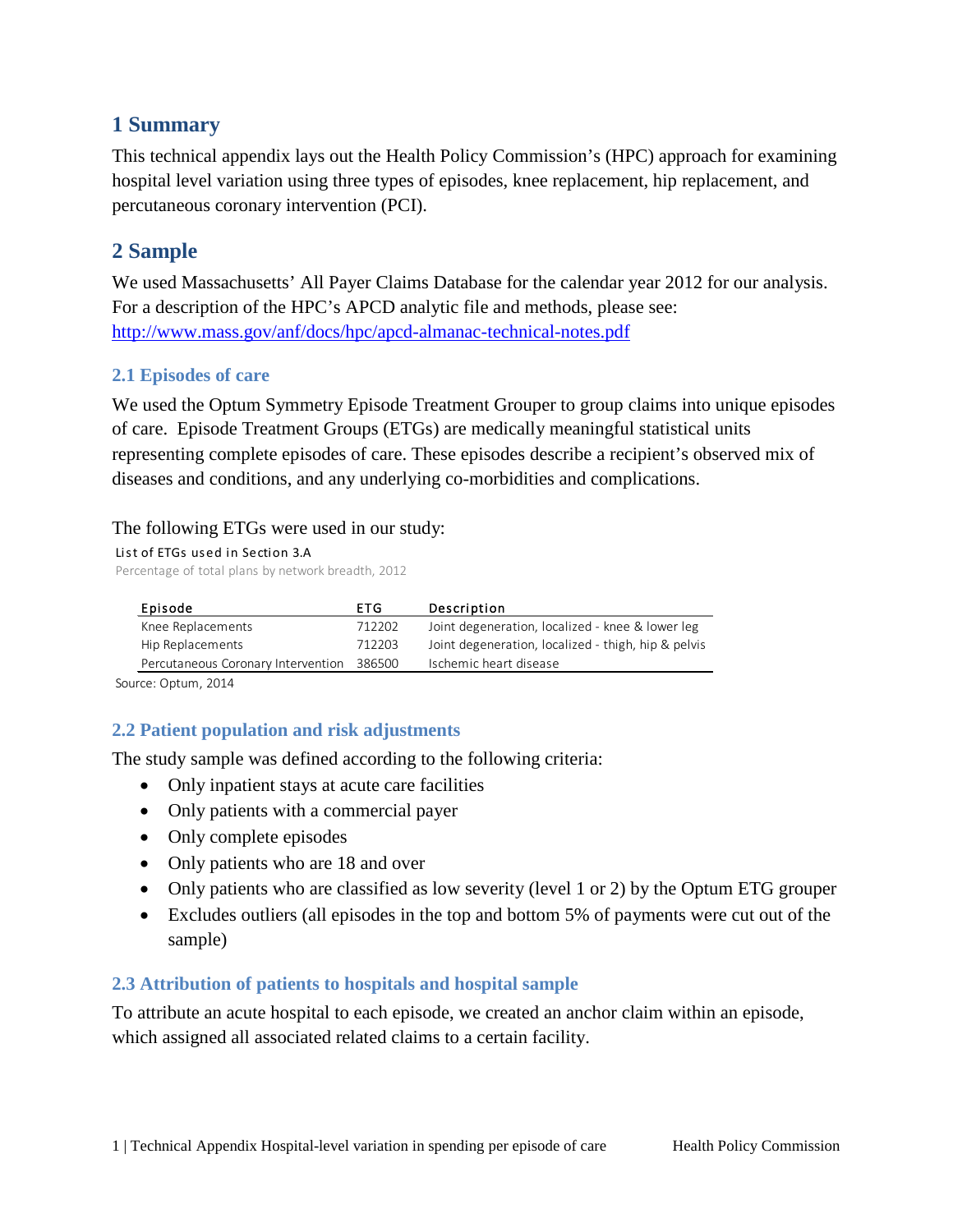For hip and knee replacement episodes, the anchor claim was the first claim where the patient had an overnight stay. For PCI, the anchor claim was the first claim with the following procedure codes: 00.66, 36.01-36.02, 36.05, 36.06, 36.07, and 36.09.

The assigned hospital was the national billing code on the anchor claim.

Only acute care facilities with greater than fifteen discharges were used in our analysis. We used a fifteen discharge threshold because we wanted to only include hospitals that had a sample size large enough to detect an average payment d[i](#page-3-0)fference of 25% for the PCI reference hospitals, <sup>i</sup> the average payment for teaching hospitals. The PCI threshold was the most conservative across all three diagnoses, and was therefore used for entire analysis to maintain consistency.

Hospitals were categorized as AMCs, hospitals with a corporate affiliation to an AMC, and hospitals without a corporate affiliation according to the table below.

 $\overline{a}$ 

<span id="page-3-0"></span><sup>&</sup>lt;sup>i</sup> We assumed a known standard deviation,  $\beta = .8$ , and  $\alpha = .05$  for our power calculation.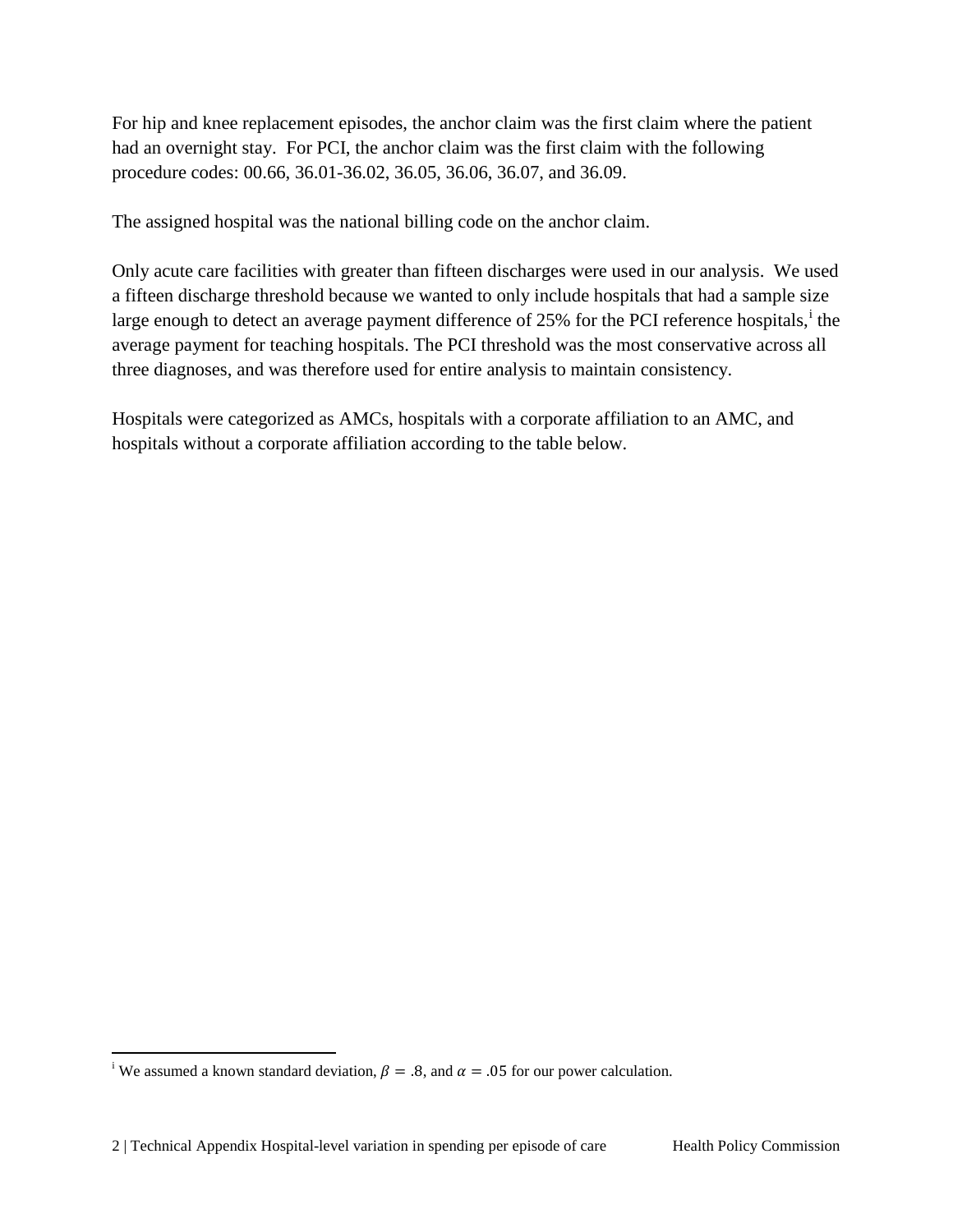#### <span id="page-4-0"></span>**Table B3.1: Hospitals with a corporate affiliation to an AMC**

#### AMC corporately affiliated hospitals

Hospitals that are affiliated in a corporation with an AMC

| Academic Medical Centers (6)                   |                                             |  |  |  |  |  |  |
|------------------------------------------------|---------------------------------------------|--|--|--|--|--|--|
| Beth Israel Deaconess Medical Center           | Massachusetts General Hospital              |  |  |  |  |  |  |
| <b>Boston Medical Center</b>                   | <b>Tufts Medical Center</b>                 |  |  |  |  |  |  |
| Brigham and Women's Hospital                   | <b>UMass Memorial Medical Center</b>        |  |  |  |  |  |  |
| Corporately affiliated hospitals (14)          |                                             |  |  |  |  |  |  |
| Beth Israel Deaconess Hospital - Milton        | Marlborough Hospital                        |  |  |  |  |  |  |
| Beth Israel Deaconess Hospital - Needham       | Saints Medical Center                       |  |  |  |  |  |  |
| Beth Israel Deaconess Hospital - Plymouth      | North Shore Medical Center                  |  |  |  |  |  |  |
| Brigham and Women's Faulkner Hospital          | Newton-Wellesley Hospital                   |  |  |  |  |  |  |
| Cooley Dickinson Hospital                      | Martha's Vineyard Hospital                  |  |  |  |  |  |  |
| HealthAlliance Hospital                        | Nantucket Cottage Hospital                  |  |  |  |  |  |  |
| Lowell General Hospital                        | Clinton Hospital                            |  |  |  |  |  |  |
| Hospitals without a corporate affiliation (41) |                                             |  |  |  |  |  |  |
| Anna Jaques Hospital                           | Morton Hospital                             |  |  |  |  |  |  |
| Athol Hospital                                 | Mount Auburn Hospital                       |  |  |  |  |  |  |
| Baystate Franklin Medical Center               | Nashoba Valley Medical Center               |  |  |  |  |  |  |
| Baystate Mary Lane Hospital                    | Noble Hospital                              |  |  |  |  |  |  |
| <b>Baystate Medical Center</b>                 | North Adams Regional Hospital (closed 2014) |  |  |  |  |  |  |
| Berkshire Medical Center                       | Northeast Hospital                          |  |  |  |  |  |  |
| Cambridge Health Alliance                      | Quincy Medical Center (closed 2014)         |  |  |  |  |  |  |
| Cape Cod Hospital                              | Signature Healthcare Brockton Hospital      |  |  |  |  |  |  |
| <b>Emerson Hospital</b>                        | South Shore Hospital                        |  |  |  |  |  |  |
| Fairview Hospital                              | Southcoast Hospitals Group                  |  |  |  |  |  |  |
| <b>Falmouth Hospital</b>                       | St. Vincent Hospital                        |  |  |  |  |  |  |
| Hallmark Health                                | <b>Steward Carney Hospital</b>              |  |  |  |  |  |  |
| Harrington Memorial Hospital                   | Steward Good Samaritan Medical Center       |  |  |  |  |  |  |
| Heywood Hospital                               | Steward Holy Family Hospital                |  |  |  |  |  |  |
| Holyoke Medical Center                         | Steward Norwood Hospital                    |  |  |  |  |  |  |
| Lahey Clinic                                   | Steward Saint Anne's Hospital               |  |  |  |  |  |  |
| Lawrence General Hospital                      | Steward St. Elizabeth's Medical Center      |  |  |  |  |  |  |
| Mercy Medical Center                           | <b>Sturdy Memorial Hospital</b>             |  |  |  |  |  |  |
| Merrimack Valley Hospital                      | Winchester Hospital                         |  |  |  |  |  |  |
| MetroWest Medical Center                       | Wing Memorial Hospital                      |  |  |  |  |  |  |
| Milford Regional Medical Center                |                                             |  |  |  |  |  |  |

For hospital cohort definitions—AMC vs. community vs. teaching—please refer to the hospital appendix in the report.

3 | Technical Appendix Hospital-level variation in spending per episode of care Health Policy Commission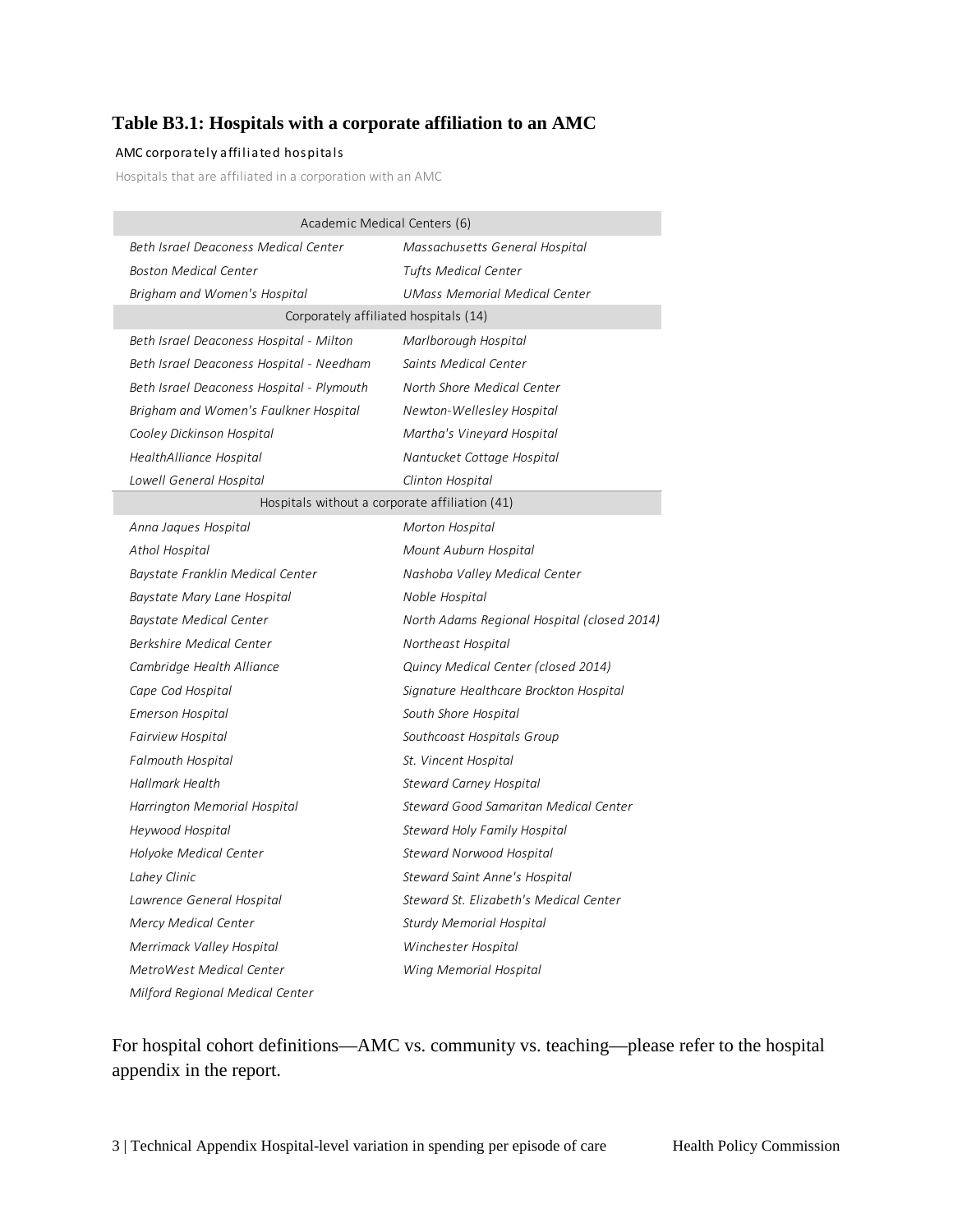#### <span id="page-5-0"></span>**2.4 Resulting dataset**

The final sample consisted of 1,068 hip replacements, 954 knee replacements, and 316 PCI.

### <span id="page-5-1"></span>**3 Payment variation calculation**

We calculated two different average payments. One was the average payment for the procedure, and the other was the average payment for the episode.

- 1. The procedural payments were defined as all payments that occurred between the admit date and the discharge date.
- 2. The episode payments were defined as all payments before and after the procedure. This could include any readmissions, any post-acute care, and any pre-surgical consultations.

Table B3.2 shows the average spending by procedure and episode, by hospital type.

Note that there are two mutually exclusive and collectively exhaustive ways to categorize the hospitals that are presented: either (AMC, NEB, Affiliated, Unaffiliated) or (AMC,NEB, Teaching, Community).

#### **Table B3.2: Average spending by procedure and by episode, by hospital type**

| Hospital Type     | Knee Procedure Knee Episode |          | Hip Procedure | Hip Episode | PCI Procedure PCI Episode |          |
|-------------------|-----------------------------|----------|---------------|-------------|---------------------------|----------|
| <b>AMC</b>        | \$31,386                    | \$36,111 | \$34,119      | \$37,735    | \$27,005                  | \$31,160 |
| Affiliated        | \$25,115                    | \$29,818 | \$29.275      | \$32,776    | \$21,476                  | \$25,625 |
| Unaffiliated      | \$24,313                    | \$28,625 | \$25,748      | \$29.540    | \$22,746                  | \$27,425 |
| Teaching          | \$25,778                    | \$30,304 | \$26,900      | \$29.947    | \$23,797                  | \$28,063 |
| Community         | \$24.052                    | \$28,456 | \$27.454      | \$31,304    | \$21,663                  | \$26,617 |
| <b>NE Baptist</b> | \$27,117                    | \$31,309 | \$27,726      | $$30,641 -$ |                           |          |
| Overall           | \$26,787                    | \$31,215 | \$28,718      | \$32,049    | \$24,411                  | \$28,845 |

#### Price for Hip Replacements, Knee Replacements, and PCI

Average payment per procedure and episode by hospital type, 2012

Note: Sample limited to commercially insured population (age 0-64) Source: HPC analysis of All-Payer Claims Database 2012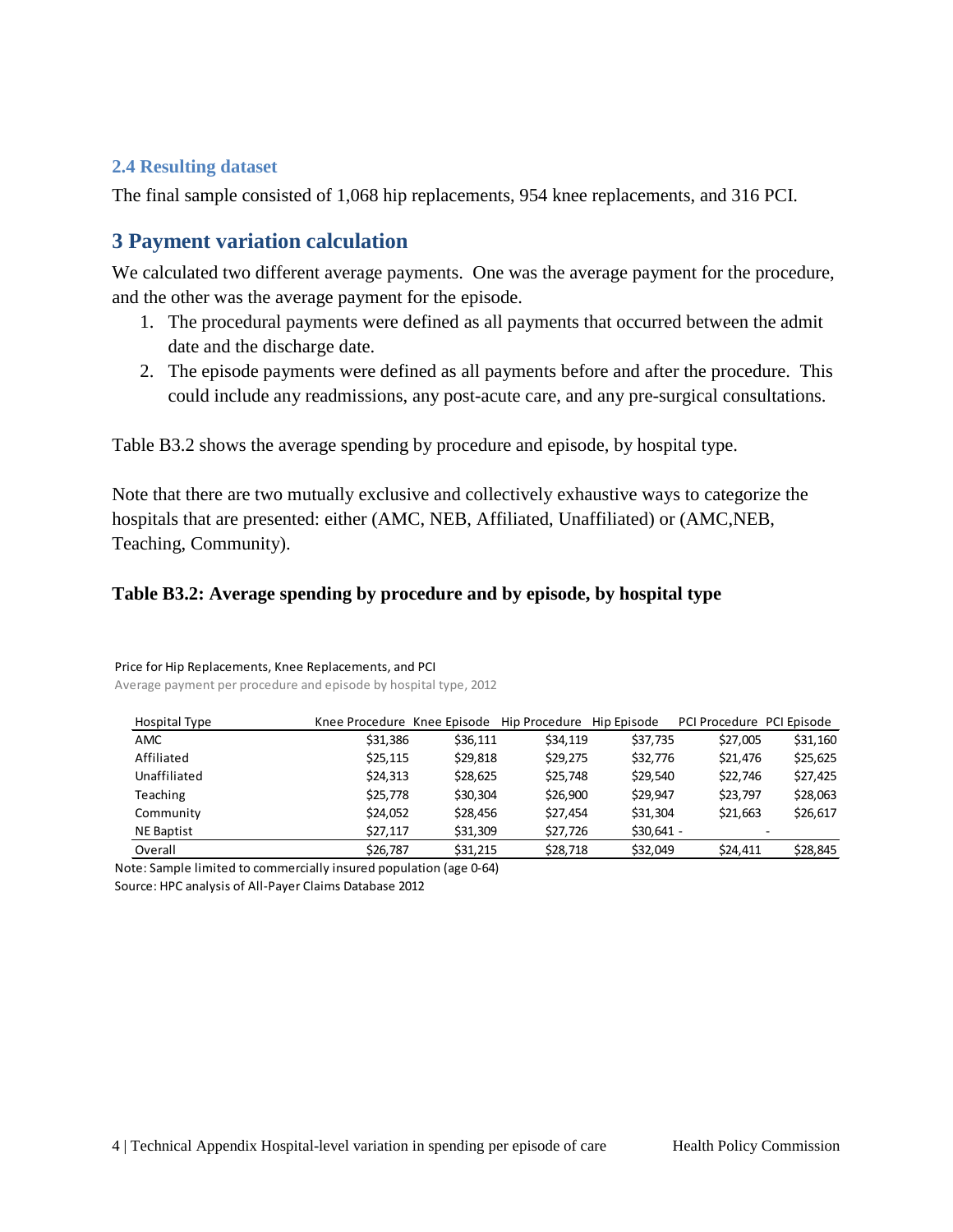## <span id="page-6-0"></span>**4 Quality Measures**

#### <span id="page-6-1"></span>**4.1 Total Joint Replacement**

For hip and knee replacements we used Hospital Compare's data hip and knee major complication rates and readmission rates for the 2012 calendar year. We also looked at MA's Department of Public Health's most recent data (2011) on surgical site infections for hip and knee replacements, and our results were consistent with Hospital Compare—only New England Baptist had showed a statistically different result.

#### <span id="page-6-2"></span>**4.2 PCI**

For PCI, we used MassDAC's PCI mortality rates for the 2012 calendar year and the Hospital Compare's PCI readmission rates for the 2010-2011 calendar years.

We also looked at all publically available data on cardiac care quality. These include timely and effective care measures, and heart failure and acute myocardial infarction (AMI) readmission and mortality rates. Because our analysis was of PCI, PCI readmission and mortality rates were chosen over general heart failure. Regarding timely and effective care measures, most did not show any meaningful variation. Measures that did show meaningful variation did not rank any hospital or hospital group as superior to another.

The complete list of quality measures analyzed was:

- Median Time to Transfer to Another Facility for Acute Coronary Intervention
- Statin at discharge
- Aspirin prescribed at discharge
- Heart attack patients given drugs to break up blood clots within 30 minutes of arrival
- Primary PCI Received Within 90 Minutes of Hospital Arrival
- Heart Failure patients given discharge instructions
- Evaluation of LVS Function
- Median Time to Fibrinolysis
- Fibrinolytic Therapy Received Within 30 Minutes of ED Arrival
- Median Time to Transfer to Another Facility for Acute Coronary Intervention
- Aspirin at Arrival
- Median Time to ECG
- Venous thromboembolism prophylaxis
- ICU venous thromboembolism prophylaxis
- Anticoagulation overlap therapy